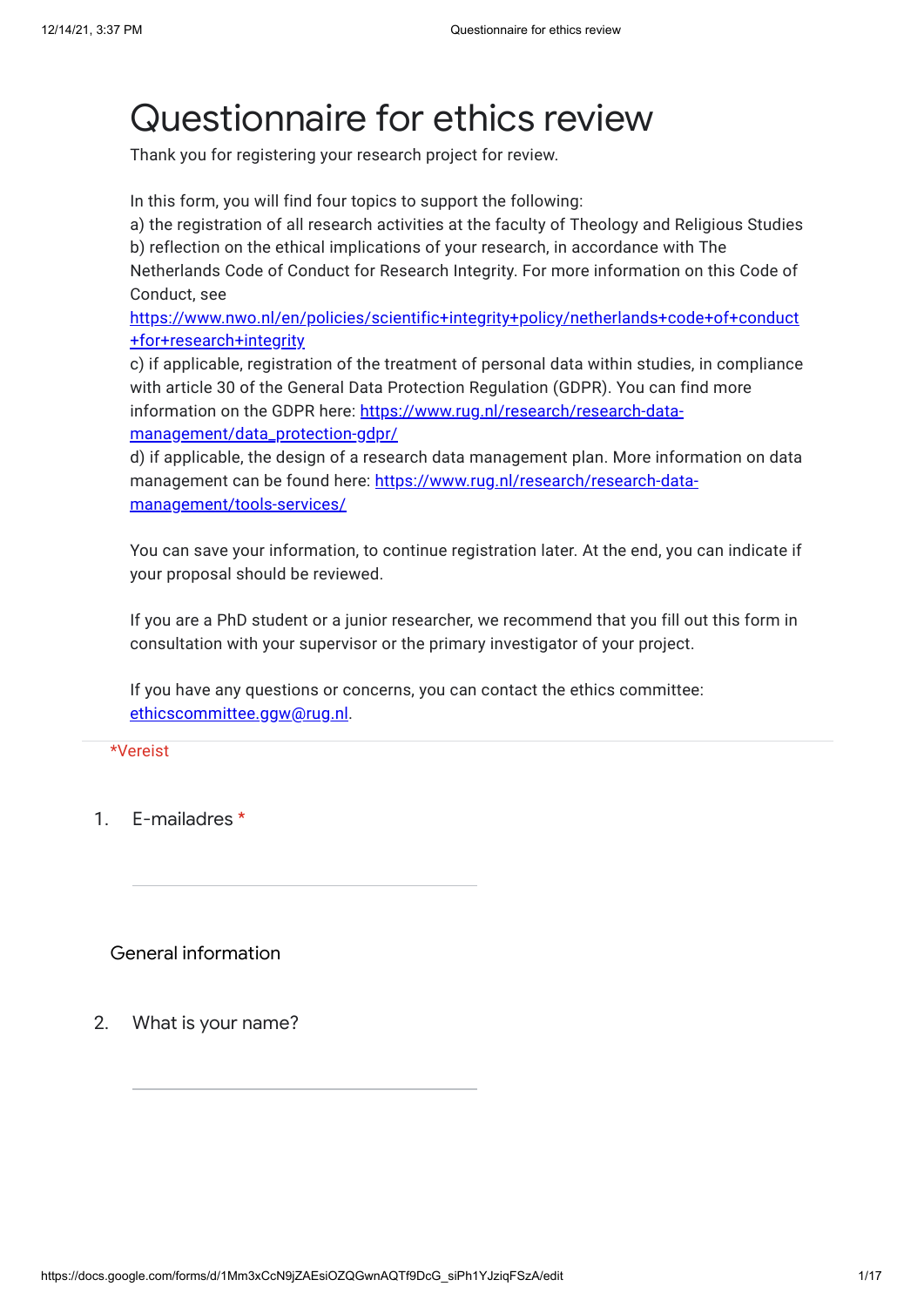3. 1. Please provide a brief project description. \*

4. 2. Please upload your research proposal here.

Verzonden bestanden:

- 5. 3. If you are using data, who in the research team is responsible for managing the data during and after the project? \*
- 6. 4. Please indicate your department \*

*Markeer slechts één ovaal.*

- Jewish, Christian and Islamic Origins
- Comparative Study of Religion
- Christianity and the History of Ideas
- 7. 5. Which researchers are involved? Please indicate their names, positions, and roles in the project \*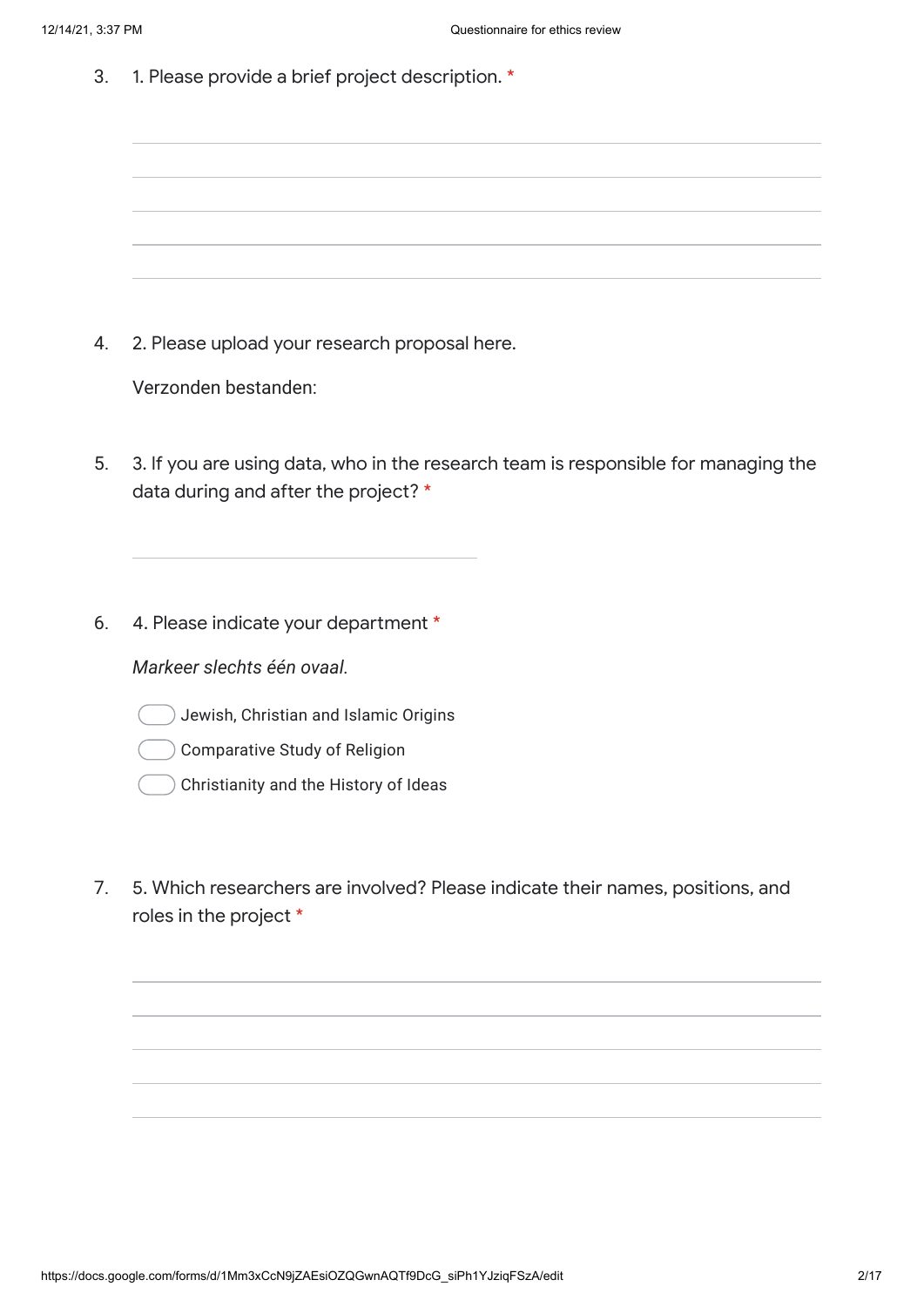| 8.  | 6. How will the project be funded? *                                                                                                                                                                                     |
|-----|--------------------------------------------------------------------------------------------------------------------------------------------------------------------------------------------------------------------------|
|     | Please indicate the source /provider of the funds and - if applicable - the total amount granted. (e.g.,<br>ThRS/RUG, NWO or EU)                                                                                         |
|     |                                                                                                                                                                                                                          |
|     |                                                                                                                                                                                                                          |
|     |                                                                                                                                                                                                                          |
|     |                                                                                                                                                                                                                          |
|     |                                                                                                                                                                                                                          |
|     |                                                                                                                                                                                                                          |
| 9.  | 7. Please reflect on the publication ethics in your project. *                                                                                                                                                           |
|     | How will you publish your findings? How will the input of all those who can be mentioned by name,<br>including co-researchers, be acknowledged in a fair way? Is there any way in which your publications<br>could harm? |
|     |                                                                                                                                                                                                                          |
|     |                                                                                                                                                                                                                          |
|     |                                                                                                                                                                                                                          |
|     |                                                                                                                                                                                                                          |
|     |                                                                                                                                                                                                                          |
|     |                                                                                                                                                                                                                          |
| 10. | 8. What types of sources will you use? *                                                                                                                                                                                 |
|     | If you use only theoretical/literature research, please proceed to page 5 after answering this question                                                                                                                  |
|     | Vink alle toepasselijke opties aan.                                                                                                                                                                                      |
|     | Theoretical/literature research with publicly available sources<br>Reuse of empirical data ('secondary data')                                                                                                            |
|     | New empirical data ('primary data')                                                                                                                                                                                      |
|     |                                                                                                                                                                                                                          |
|     |                                                                                                                                                                                                                          |
|     | Impact on stakeholders                                                                                                                                                                                                   |
|     |                                                                                                                                                                                                                          |
|     |                                                                                                                                                                                                                          |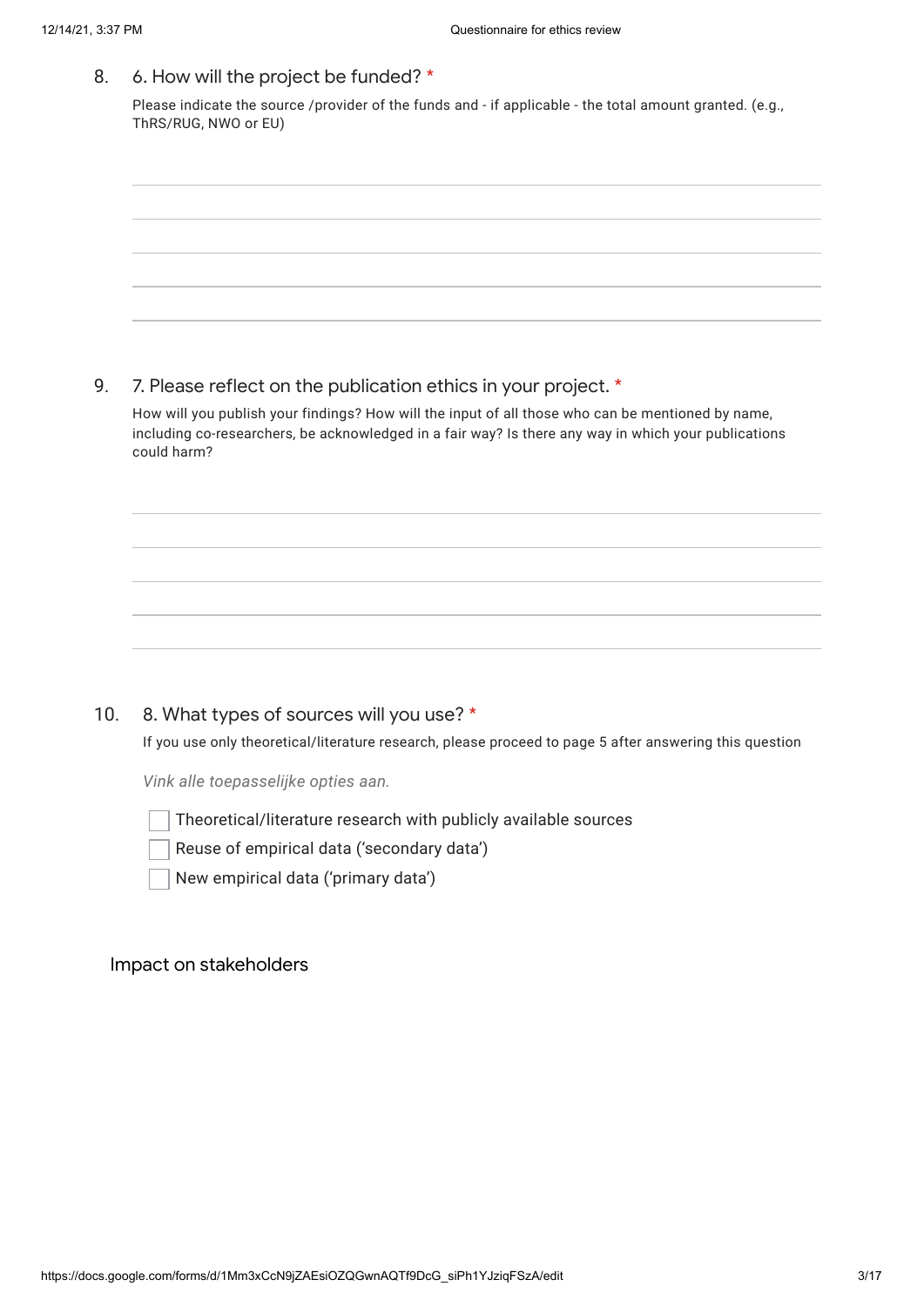11. 9. Is your research situated in fields of clashing interests in a general sense, that deserve to be handled with care? If you think that there are no conflicts of interests, please specify why this is the case.

Conflicts of interests could be between, for example, you and the various stakeholders, an institution and its clients, governing bodies and groups being governed, industry and activists, and so on.

12. 10. How might your research have a direct impact on the lives of your research participants?

Impact can happen during and after the research project. For example, because their life world is interfered with; it may be dangerous for them to work with you; their privacy is at stake; or when the research may make them feel uncomfortable in any way.

13. 11. How will you minimize possible risk or harm to your research participants?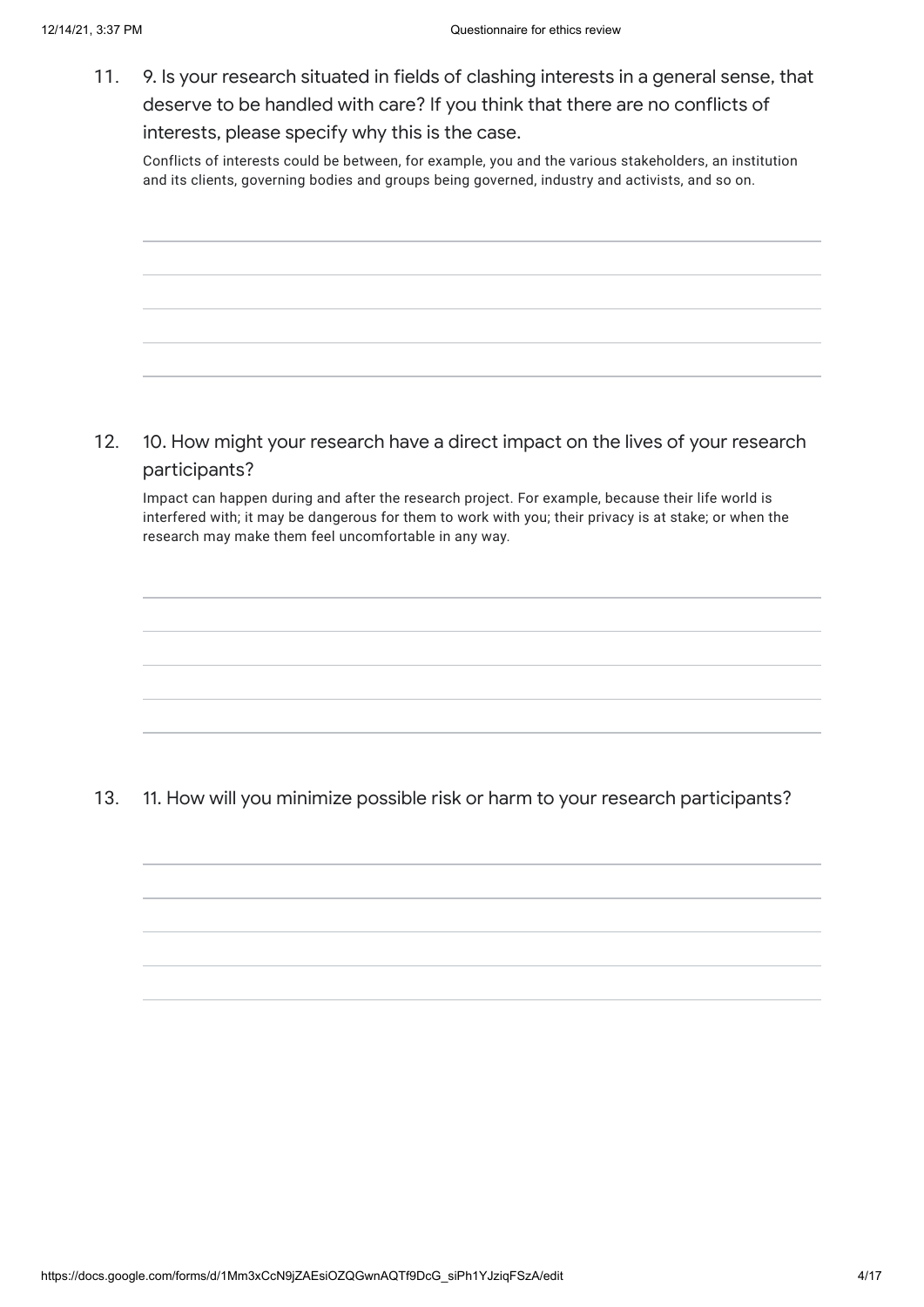14. 12. How might your research methods pose a danger or serious practical problems for yourself, your junior colleagues or research assistants?

15. 13. How does the research design mitigate/minimize the risks to yourself, your junior colleagues or research assistants?

16. 14. How will you deal with potential tensions between values of anonymity, openness of sources, data protection and data sharing?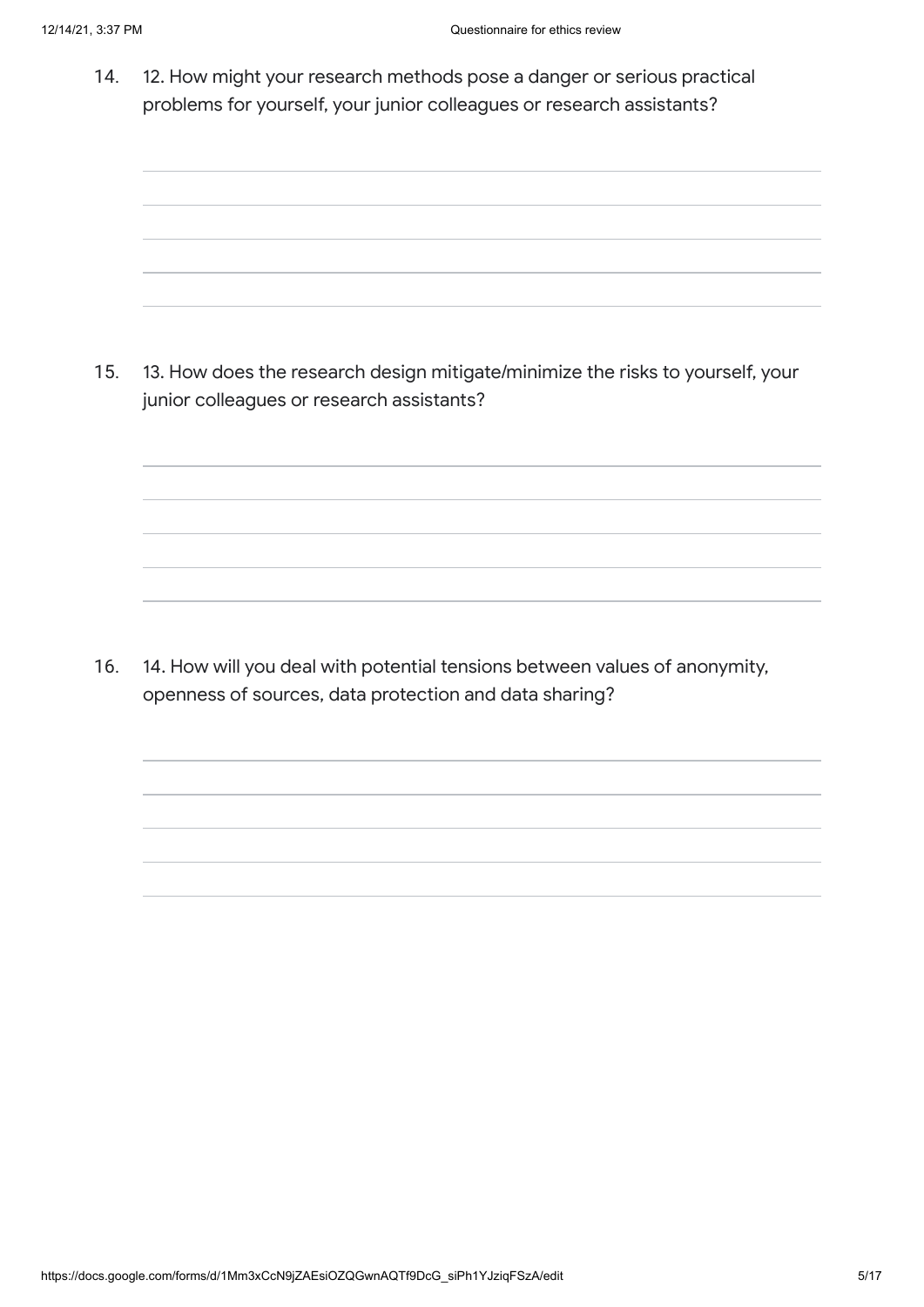#### 17. 15. Do you process personal data in your research project?

Personal data are information that can be used to, directly or indirectly, identify a living person ('data subject').For example, name, ID number, location (including IP address), online identifiers, physical and physiological factors, biometrics, and genetic, mental, economic, cultural or social identity (including religious affiliation). 'Direct identification' means that the information in your data-set is sufficient to identify the data subject (e.g., name in combination with the address and date of birth).Indirect identification means that the identification of the data subject is possible when combining your data-set with other information, such as external data-sets or registries.Data which has been irreversibly anonymised ceases to be "personal data". The processing of such data does not require compliance with the GDPR. Be aware that even if the information in your data-set is not sufficient to identify the data subject, this doesn't guarantee that the data-set is anonymous. Anonymisation processes are challenging and, it is still uncertain when anonymisation can prevent re-identification of the data subject in all circumstances. For more information, see the Privacy portal [[https://myuniversity.rug.nl/infonet/medewerkers/faciliteiten-voorzieningen/juridisch-advies/privacy/\]](https://www.google.com/url?q=https://myuniversity.rug.nl/infonet/medewerkers/faciliteiten-voorzieningen/juridisch-advies/privacy/&sa=D&source=editors&ust=1639496228611000&usg=AOvVaw0KOPSiFekT_Y9ZmSY8wrFK) and the RDO website [\[http://www.rug.nl/researchdata-privacy](https://www.google.com/url?q=http://www.rug.nl/researchdata-privacy&sa=D&source=editors&ust=1639496228611000&usg=AOvVaw0N_wci3F1zSlsv2jGpCaeN)].

### *Markeer slechts één ovaal.*



## Data protection

18. 16. Has a Data Protection Impact Assessment (DPIA) been performed for your project?

The DPIA is a process designed to assess the data-protection impacts of a project to ensure that remedial actions are taken as necessary to correct, avoid or minimise the potential negative impacts on the data subjects." [European Commission, Ethics and data protection, 2018] The DPIA aims to: map the data privacy risks in the project; assess these risks; and define protection measures to eliminate or mitigate the risks. In a research context a DPIA may help in clarifying responsibilities in case of partners involved. By providing a structured way of thinking, the DPIA helps the researcher and the institution to comply with the requirement of data protection by design. For more information, go to: [https://www.rug.nl/research/research-data-management/data\\_protection-gdpr/data-protection-impact](https://www.google.com/url?q=https://www.rug.nl/research/research-data-management/data_protection-gdpr/data-protection-impact-assessment/&sa=D&source=editors&ust=1639496228637000&usg=AOvVaw0JlksEL-4Ll02SXoVijl_v)assessment/

*Markeer slechts één ovaal.*

|  | Yes, the measures described below resulted from this |  |  |
|--|------------------------------------------------------|--|--|
|  |                                                      |  |  |

No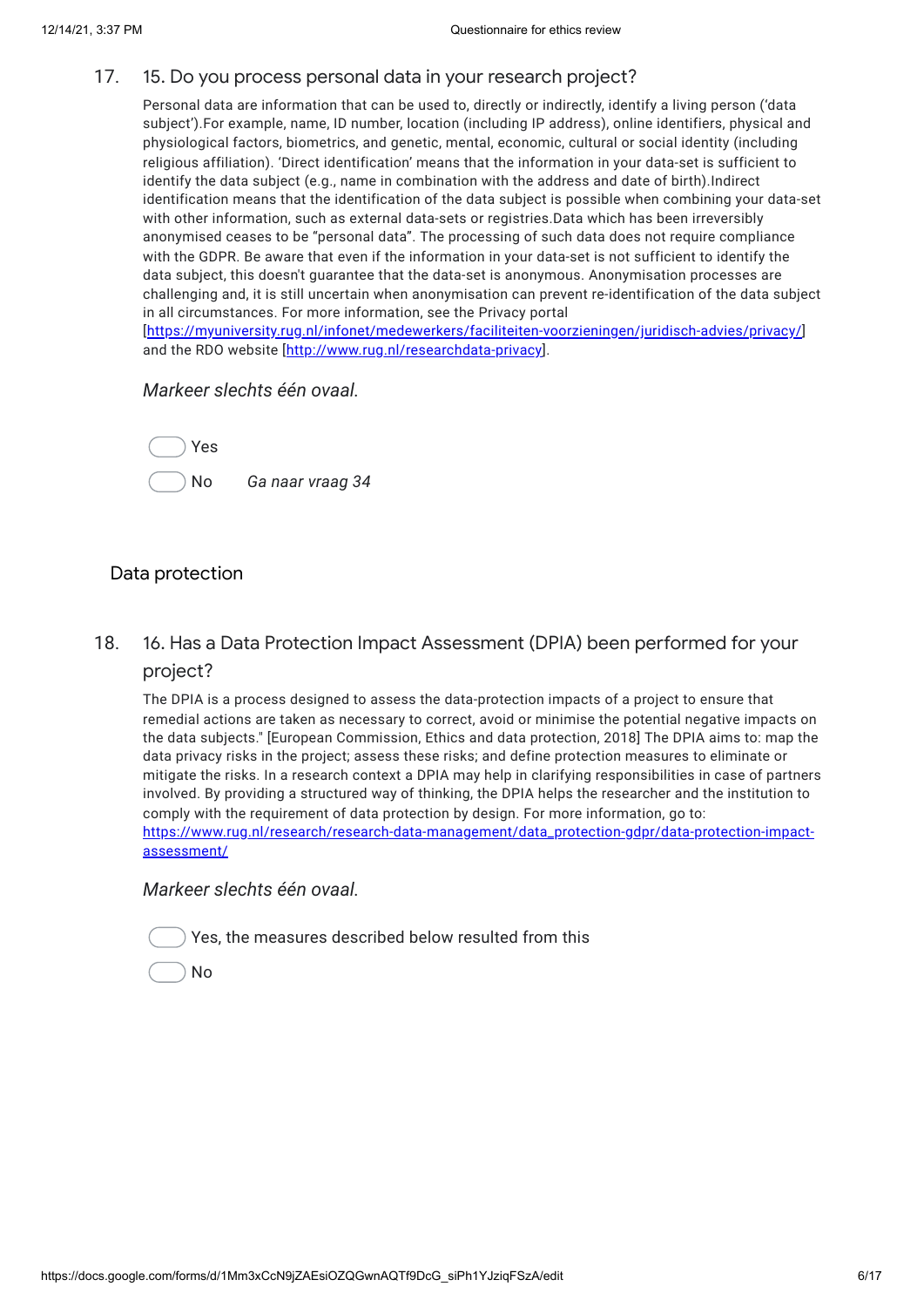19. 17. How many people will participate in your research?

*Markeer slechts één ovaal.*



### 20. 18. Who will you re-use or gather data from?

Vulnerable people require greater protection than normal against the potential risks of participating in research and cannot foresee the consequences of their actions. This could include (but is not limited to) those who are ill (i.e., are dependent on a clinician for care), ethnic or racial minorities, children, the economically disadvantaged, adults with diminished capacity.People are vulnerable within the context of the GDPR when:they cannot give their consent freely or object freely to participating in the research (e.g., students who have to participate in a research project in order to receive study credits);they are not able to establish an opinion on the processing of their personal data ( e.g., mentally ill people);the processing of personal data about them could harm them (e.g., processing political opinions of people in countries with oppressive governments)

*Vink alle toepasselijke opties aan.*

| Adults 18 years or older, not vulnerable |
|------------------------------------------|
| Patients                                 |
| Vulnerable adults                        |
| Minors under 18 years of age             |
| Minors under 16 years of age             |
| Anders:                                  |
|                                          |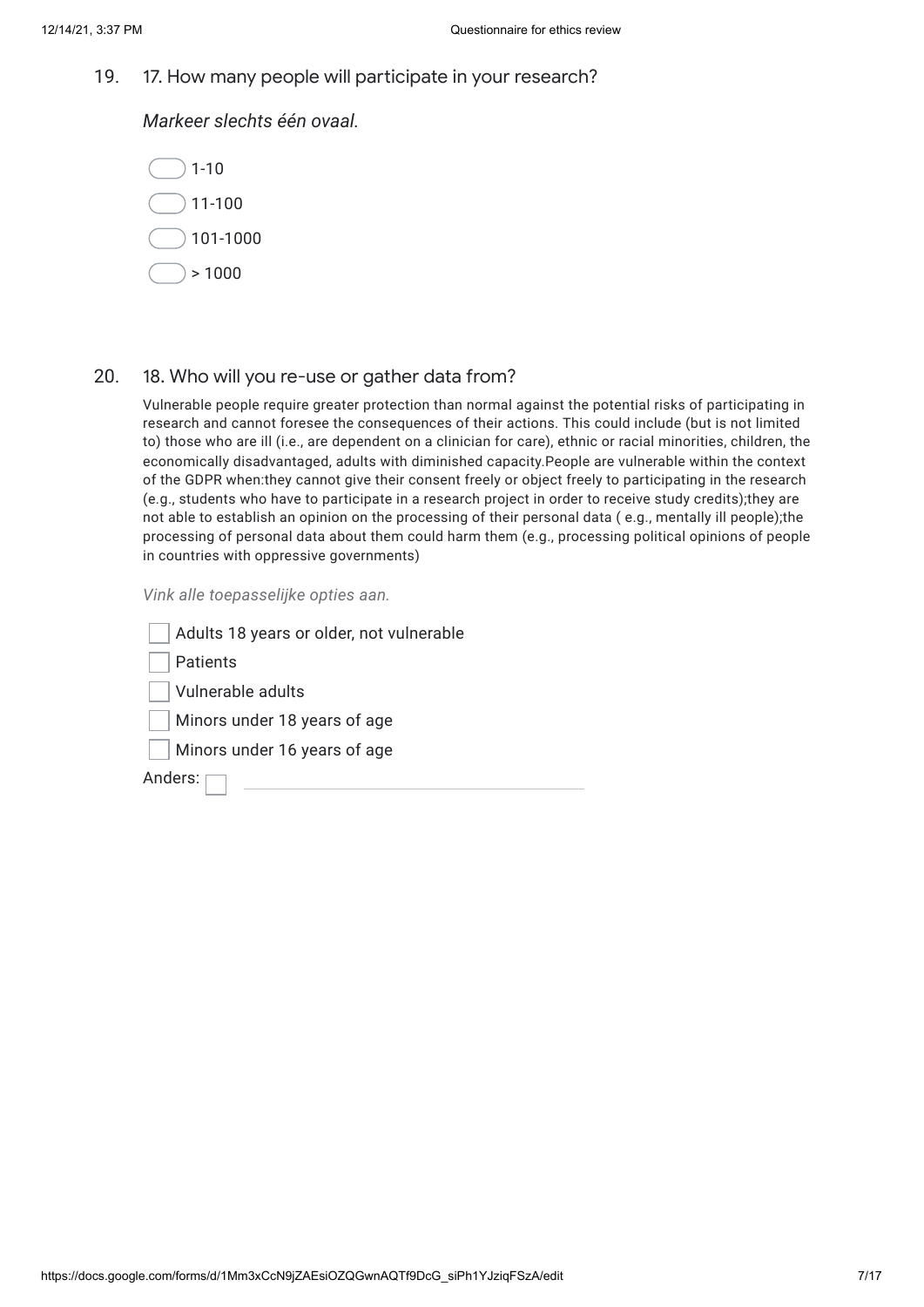#### 21. 19. How will you handle consent in your project?

All the information provided to the participants must be presented in a transparent and easily accessible way, using clear and understandable language. Research participants need to be able to understand what they are consenting to. To facilitate the communication with the participant the researcher may also use a combination of methods, such as privacy statements/notices, information on the project's web page, etc. (a layered approach).The consent must be: Freely given, Specific, Informed, Unambiguous. A consent form should at least contain: the identification of the data controller, jointcontrollers (if the case) and, the contact details of the Data Protection Officer; the description of the purpose(s) of the data processing; the description of the participant's rights, in particular, the right and the procedure to withdraw consent and the right to lodge a complaint with a supervisory authority;information as to whether data will be shared with or transferred to third parties and for what purposes; and how long the data will be retained before they are destroyed. For more information on informed consent, see the website of the RDO (https://www.rug.nl/research/research-data[management/data\\_protection-gdpr/consent/\)](https://www.google.com/url?q=https://www.rug.nl/research/research-data-management/data_protection-gdpr/consent/&sa=D&source=editors&ust=1639496228640000&usg=AOvVaw3_yKvHM76FL1KRmAnq-NVl)

22. 20. If you use written informed consent, please attach the participant information and the informed consent form that you are going to use.

Verzonden bestanden: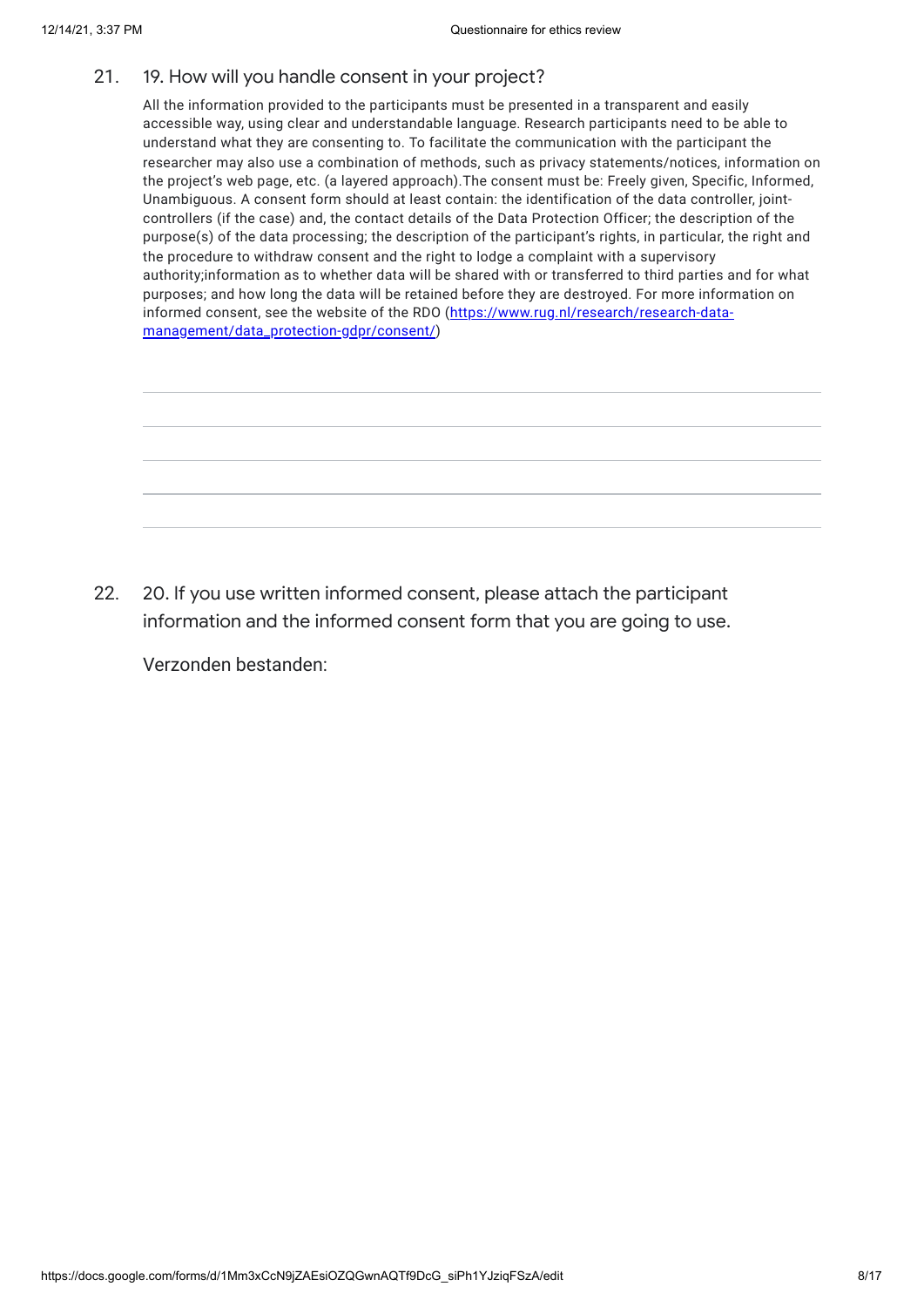#### 23. 21. What categories of personal data will be processed?

An unlisted address is one marked as secret in the Personal Records Database (BRP). BSN is the dutch Citizen Service Number. V-number is the alien registration number

*Vink alle toepasselijke opties aan.*

| Name and address details                           |
|----------------------------------------------------|
| <b>Unlisted address</b>                            |
| Nationality                                        |
| Date of birth                                      |
| Place of birth                                     |
| <b>Health information</b>                          |
| Ethnicity                                          |
| Religious beliefs                                  |
| Criminal record                                    |
| <b>Political beliefs</b>                           |
| Membership of a labor union                        |
| Biometric information (e.g. fingerprint/iris scan) |
| Sexual preferences/orientation                     |
| Photo or video materials                           |
| Telephone number                                   |
| BSN (citzen service number)/ V number              |
| Email address (private)                            |
| Email address (UG)                                 |
| IP address                                         |
| Location data                                      |
| Study results                                      |
| Anders:                                            |

### 24. 22. Who will provide the personal data that will be used in the research?

If the personal data are to be provided by an external party (not being the research subject or the UG), describe which party or parties this concerns and for each party, indicate whether an agreement has been signed that contains provision(s) about the handling of the personal data used in your research.

*Vink alle toepasselijke opties aan.*

Data is provided by the research participant

Data is provided by the University of Groningen

Anders: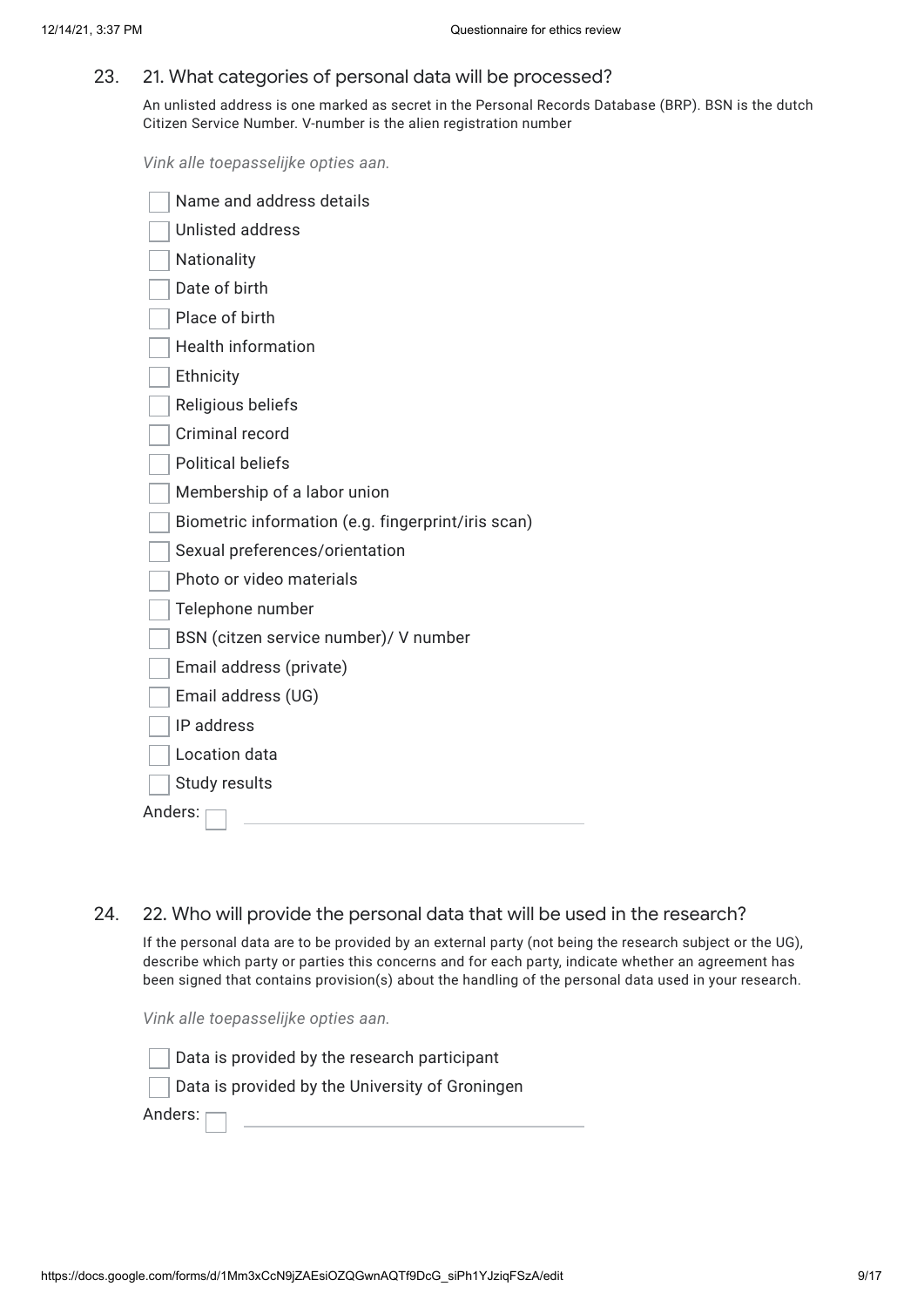25. 23a. Which of the following security measures are used to protect the personal data?

*Vink alle toepasselijke opties aan.*

| Pseudonymization                 |
|----------------------------------|
| Password protection of data file |
| Encryption of storage            |
| Encryption of transport device   |
| None                             |
| Anders:                          |

26. 23b. If no security measures are taken, please explain.

27. 24a. Are there any research partners outside the University of Groningen that process personal data in the context of the research?

*Markeer slechts één ovaal.*

Yes No

28. 24b. If yes, please specify which research partners outside UG will be processing the data and, for each party, whether data processor agreements have been signed by these parties.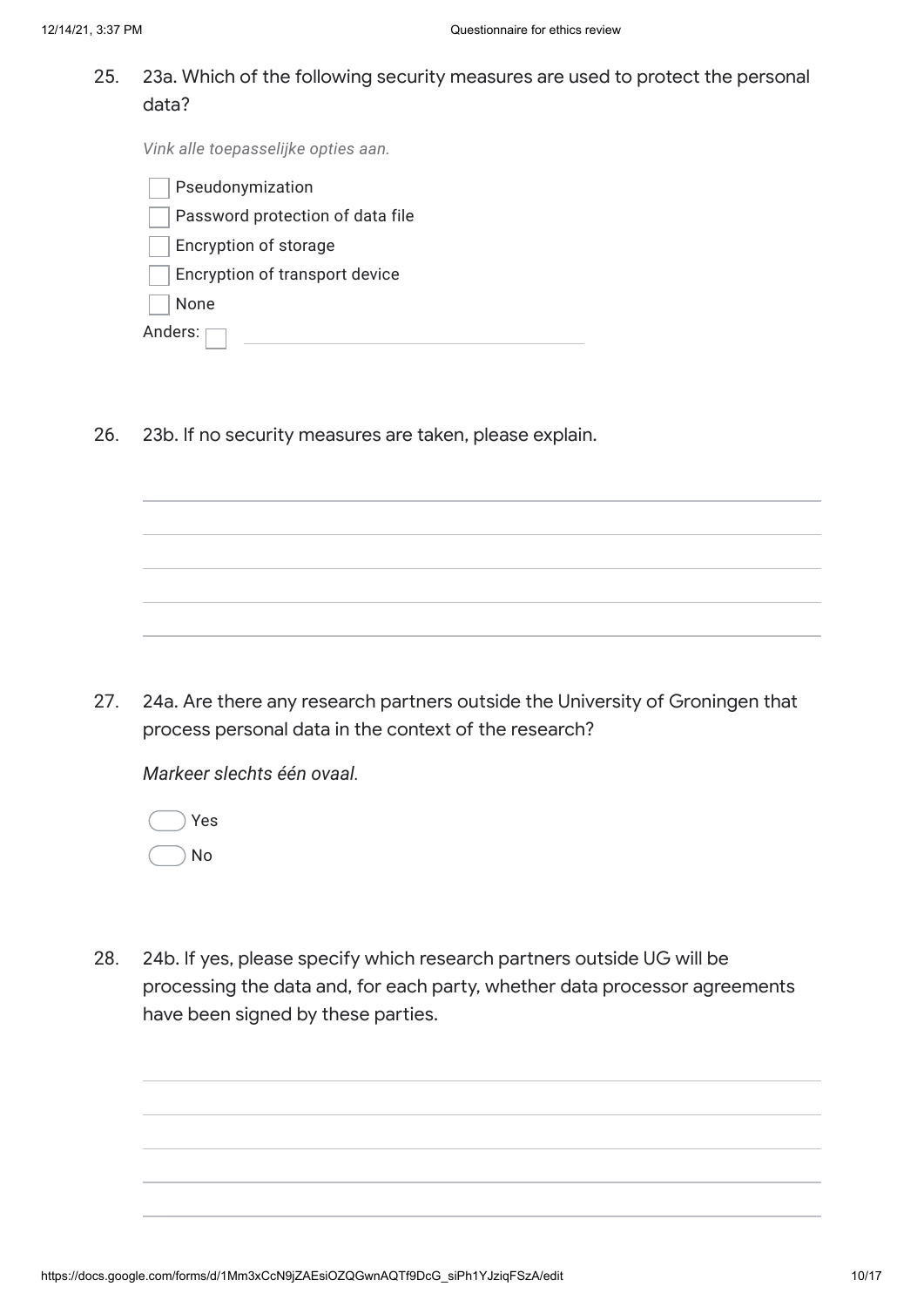29. 25a. Are there any parties, other than research partners, to which the personal data used in your research project are provided?

*Markeer slechts één ovaal.*

| Yes |  |
|-----|--|
| No  |  |

30. 25b. If yes, please specify what party/parties outside the UG is receiving the data and, for each party, if agreements have been signed by these parties.

31. 26a. Will any personal data be transferred to countries outside the European Economic Area (EU, Norway, Iceland and Liechtenstein)?

*Markeer slechts één ovaal.*

|  | Yes |
|--|-----|
|  | Nο  |

32. 26b. If yes, please specify which countries.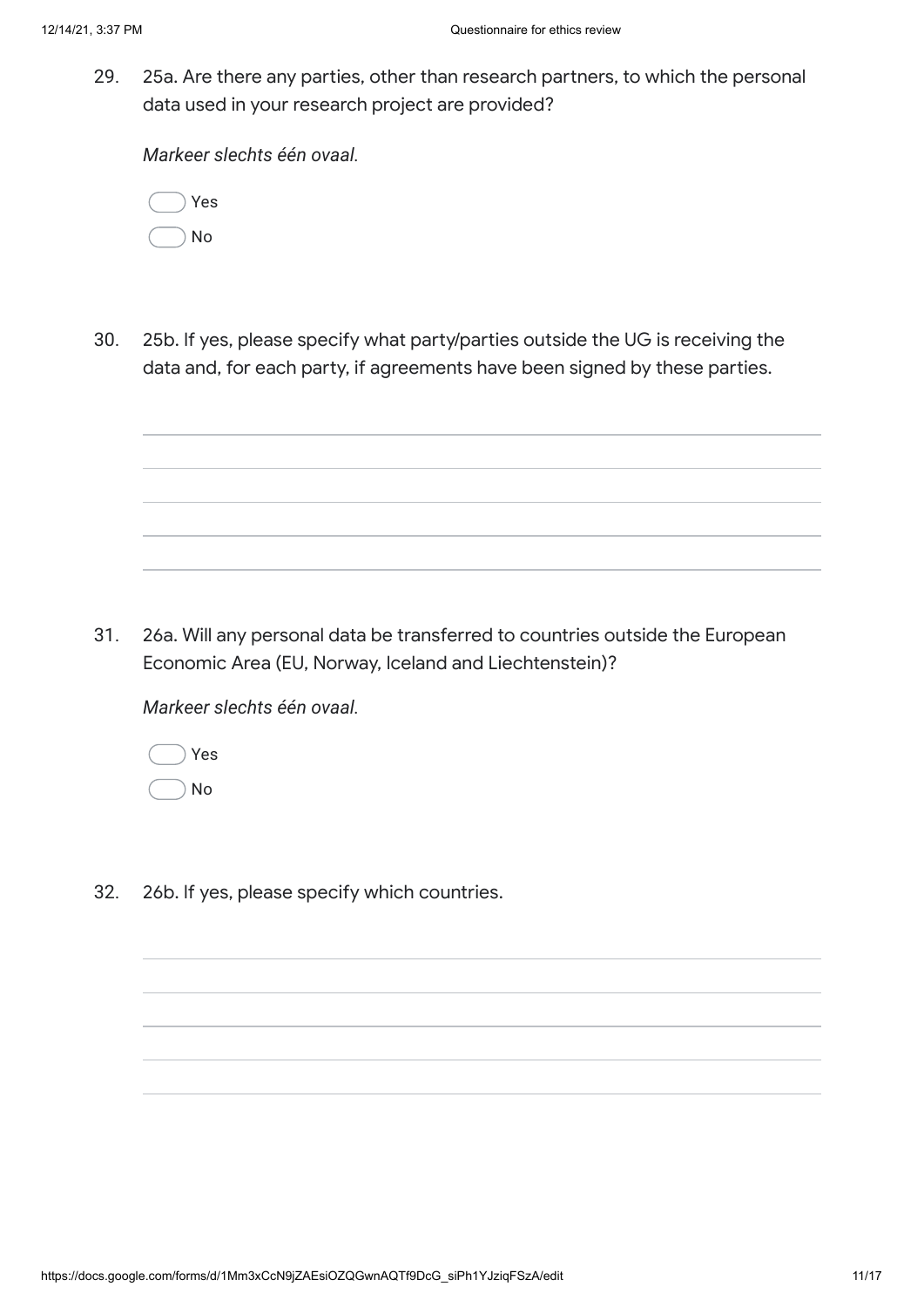33. 27. Do you have additional information or remarks regarding your project?

| the control of the control of the control of the control of the control of the control of the control of the control of the control of the control of the control of the control of the control of the control of the control |                                                                                                                                                                      | ,我们也不会有什么?""我们的人,我们也不会有什么?""我们的人,我们也不会有什么?""我们的人,我们也不会有什么?""我们的人,我们也不会有什么?""我们的人  |  | the control of the control of the               |
|-------------------------------------------------------------------------------------------------------------------------------------------------------------------------------------------------------------------------------|----------------------------------------------------------------------------------------------------------------------------------------------------------------------|-----------------------------------------------------------------------------------|--|-------------------------------------------------|
|                                                                                                                                                                                                                               |                                                                                                                                                                      |                                                                                   |  |                                                 |
|                                                                                                                                                                                                                               |                                                                                                                                                                      |                                                                                   |  |                                                 |
|                                                                                                                                                                                                                               |                                                                                                                                                                      |                                                                                   |  |                                                 |
|                                                                                                                                                                                                                               | ,一个人的人都是一个人的人,而且,他们的人都是一个人的人,而且,他们的人都是一个人的人,而且,他们的人都是一个人的人,而且,他们的人都是一个人的人,而且,他们的<br>第一百一十一章 一个人的人,他们的人都是一个人的人,他们的人都是一个人的人,他们的人都是一个人的人,他们的人都是一个人的人,他们的人都是一个人的人,他们的人都是 |                                                                                   |  |                                                 |
|                                                                                                                                                                                                                               |                                                                                                                                                                      |                                                                                   |  |                                                 |
|                                                                                                                                                                                                                               |                                                                                                                                                                      |                                                                                   |  |                                                 |
|                                                                                                                                                                                                                               |                                                                                                                                                                      |                                                                                   |  |                                                 |
|                                                                                                                                                                                                                               |                                                                                                                                                                      |                                                                                   |  |                                                 |
| the control of the control of the control of the control of the control of the control of the control of the control of the control of the control of the control of the control of the control of the control of the control |                                                                                                                                                                      |                                                                                   |  |                                                 |
|                                                                                                                                                                                                                               |                                                                                                                                                                      |                                                                                   |  |                                                 |
|                                                                                                                                                                                                                               |                                                                                                                                                                      |                                                                                   |  |                                                 |
|                                                                                                                                                                                                                               |                                                                                                                                                                      |                                                                                   |  |                                                 |
| the control of the control of the control of the control of the control of                                                                                                                                                    |                                                                                                                                                                      |                                                                                   |  |                                                 |
|                                                                                                                                                                                                                               |                                                                                                                                                                      |                                                                                   |  |                                                 |
|                                                                                                                                                                                                                               |                                                                                                                                                                      |                                                                                   |  |                                                 |
|                                                                                                                                                                                                                               |                                                                                                                                                                      |                                                                                   |  |                                                 |
| the control of the control of the control of the control of                                                                                                                                                                   |                                                                                                                                                                      | ,我们也不会有一个人的人,我们也不会有一个人的人,我们也不会有一个人的人,我们也不会有一个人的人,我们也不会有一个人的人,我们也不会有一个人的人,我们也不会有一个 |  | the contract of the contract of the contract of |
|                                                                                                                                                                                                                               |                                                                                                                                                                      |                                                                                   |  |                                                 |
|                                                                                                                                                                                                                               |                                                                                                                                                                      |                                                                                   |  |                                                 |

### Research data management

34. 28. What kinds of sources will you use in your research?

Please describe all the type(s) of data. E.g., articles, books, manuscripts, visual and audio recordings, pictures, twitter feeds, newspaper articles SPSS data files etc. In which data format will you store them? The way in which the information is encoded for storage, is often reflected by the filename extension (for example, pdf, xls, doc, txt, or rdf). Please consult section 4.1 of the Research Data Management Plan of the Faculty about preferred formats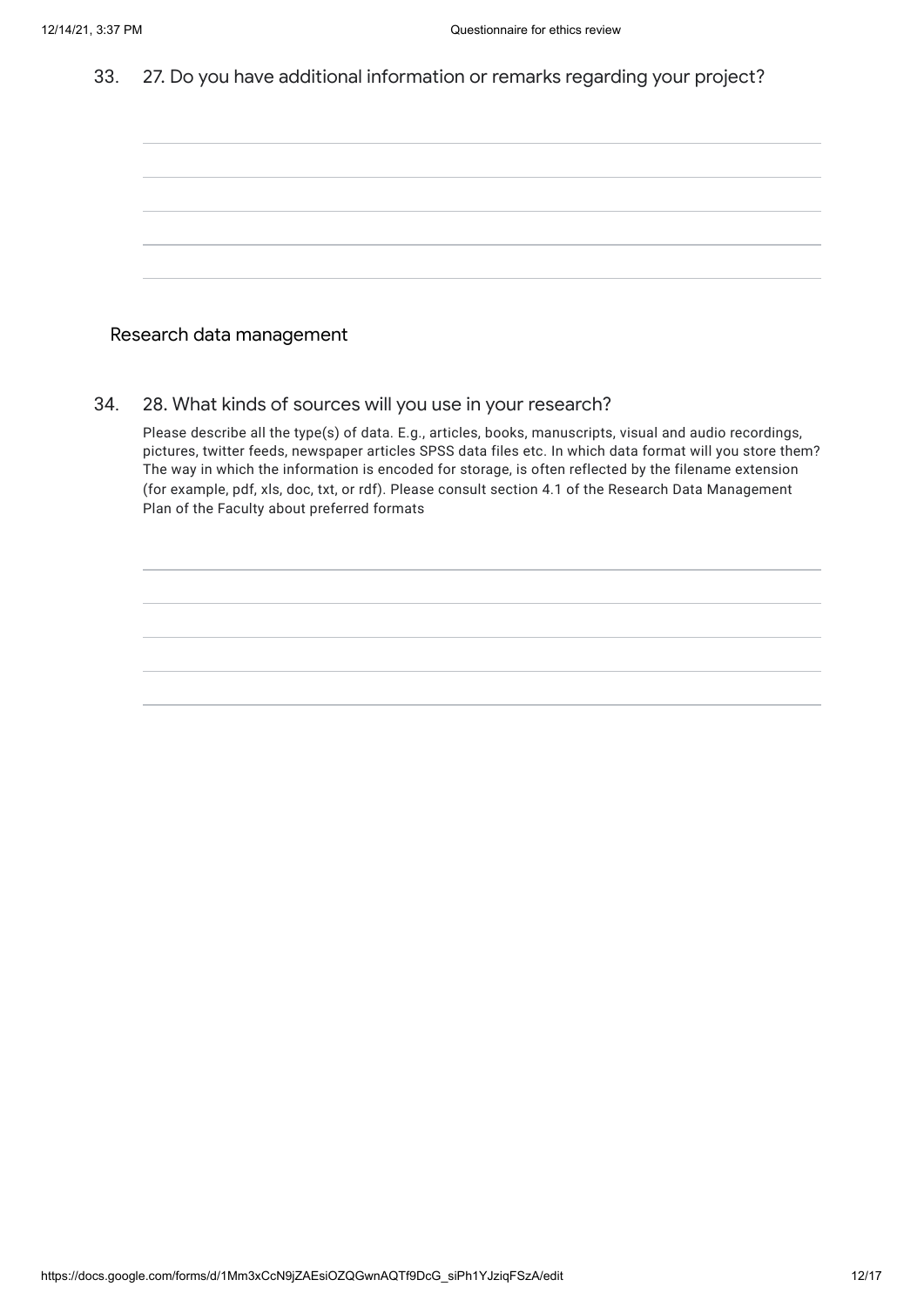#### 35. 29a. Where will these sources be stored during the project?

Please note that some options are considered not safe, such as your own laptop or Dropbox. In that case please explain why you use this option. If you use other storage devices during the project also explain. Google drive (when logged in with your UG account), Unishare and Surfdrive are cloud services managed by the UG and therefore considered safe. All hardware storage devices (USB, computer etc.) are potentially unsafe because of accidental damage, theft etc. If you need to use these devices, please contact the ThRS demand manager Dries Gankema how to minimise these risks and see what alternatives might be available. Email: [a.j.gankema@rug.nl](mailto:a.j.gankema@rug.nl)

### *Markeer slechts één ovaal.*

| UWP Network drive (X or Y)   |
|------------------------------|
| UG account Google Drive      |
| Unishare                     |
| Surfdrive                    |
| Computer (laptop)            |
| <b>USB or External drive</b> |
| <b>Dropbox</b>               |
| Anders:                      |
|                              |

36. 29b. Please explain your choice of storage device.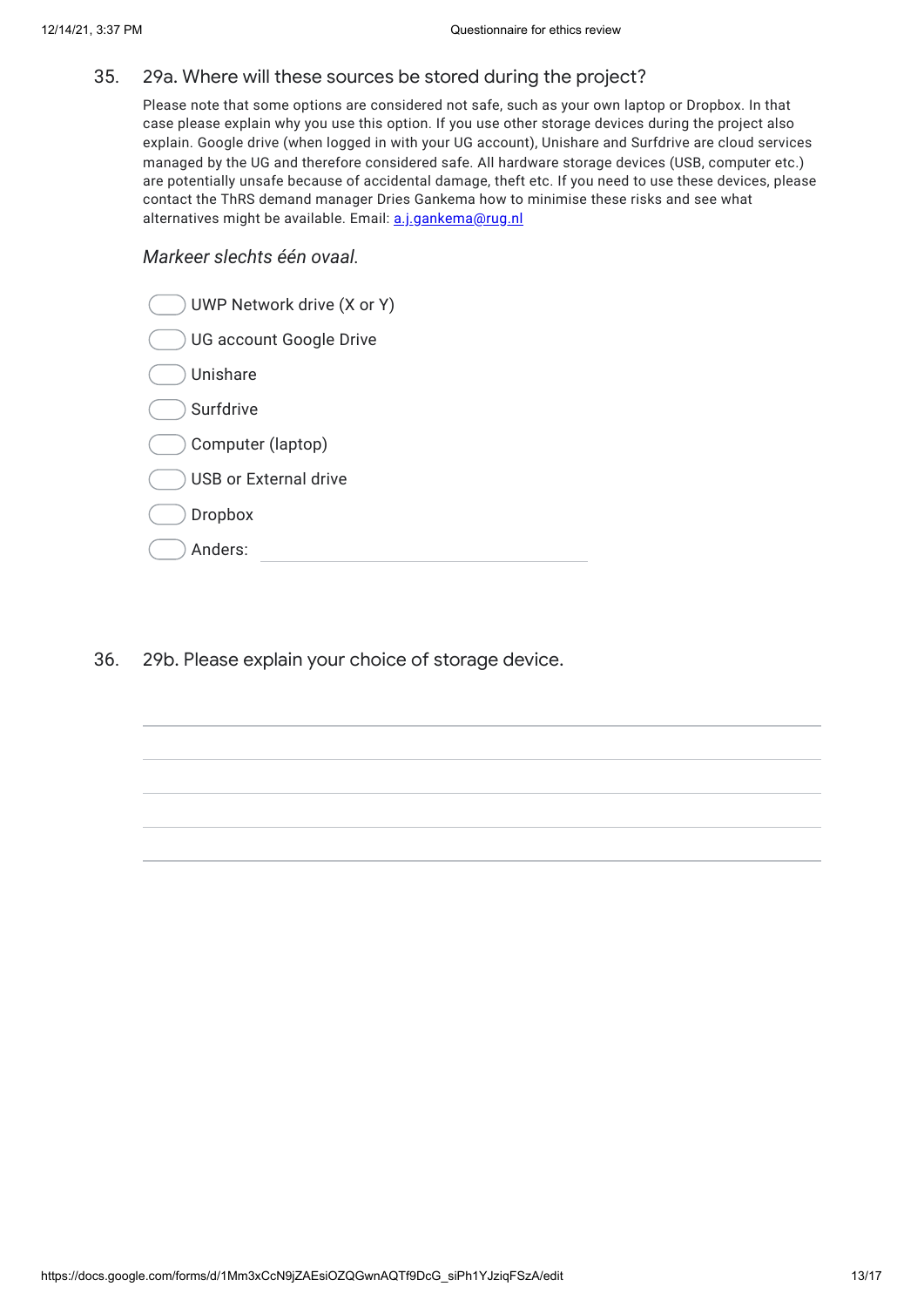#### 37. 30a. Where will the sources be stored after the project?

You have multiple options. Please note, that after the research project ended and/or a paper is published, you are obligated to store your information on the designated space on the Y: drive (the repository)If you have any questions about this repository, please contact Harrie ten Have: [h.a.ten.have@rug.nl](mailto:h.a.ten.have@rug.nl)

### *Markeer slechts één ovaal.*

38. 30b. If you do not use the UWP network drive, please explain why.

39. 31. How long do the sources need to be stored?

The storage period will start after the appearance of the latest publication based on the research. The current minimum storage term according to the data management policy of ThRS is set at 10 years.

### *Markeer slechts één ovaal.*

| 10 years |  |
|----------|--|
| Anders:  |  |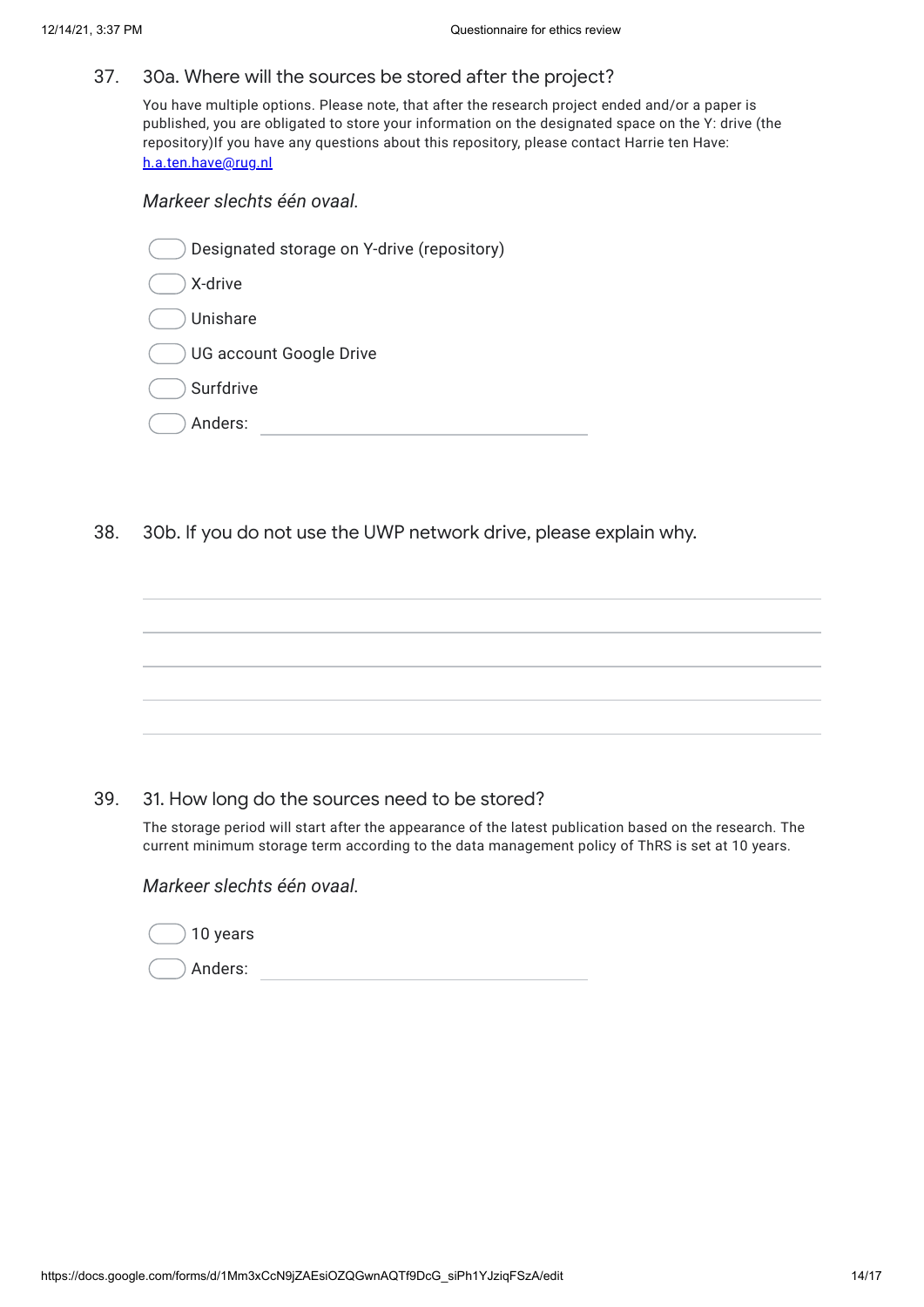#### 40. 32. How much storage capacity is needed?

If you have any questions about safely storing your information please contact the ThRS demand manager: Dries Gankema: [a.j.gankema@rug.nl](mailto:a.j.gankema@rug.nl) or the Research Data Office [\(researchdata@rug.nl\)](mailto:researchdata@rug.nl)

*Markeer slechts één ovaal.*

10GB or less more than 10GB

41. 33a. Will you be sharing the sources with others during the research?

*Vink alle toepasselijke opties aan.*

No

- Yes, with colleagues and/or students at RUG
- Yes, with colleagues / students at other universities
- Yes, with non-university non-profit organisations
- Yes, with companies
- 42. 33b. If yes, please explain.

43. 34a. Are all sources suitable for reuse?

*Markeer slechts één ovaal.*

Yes No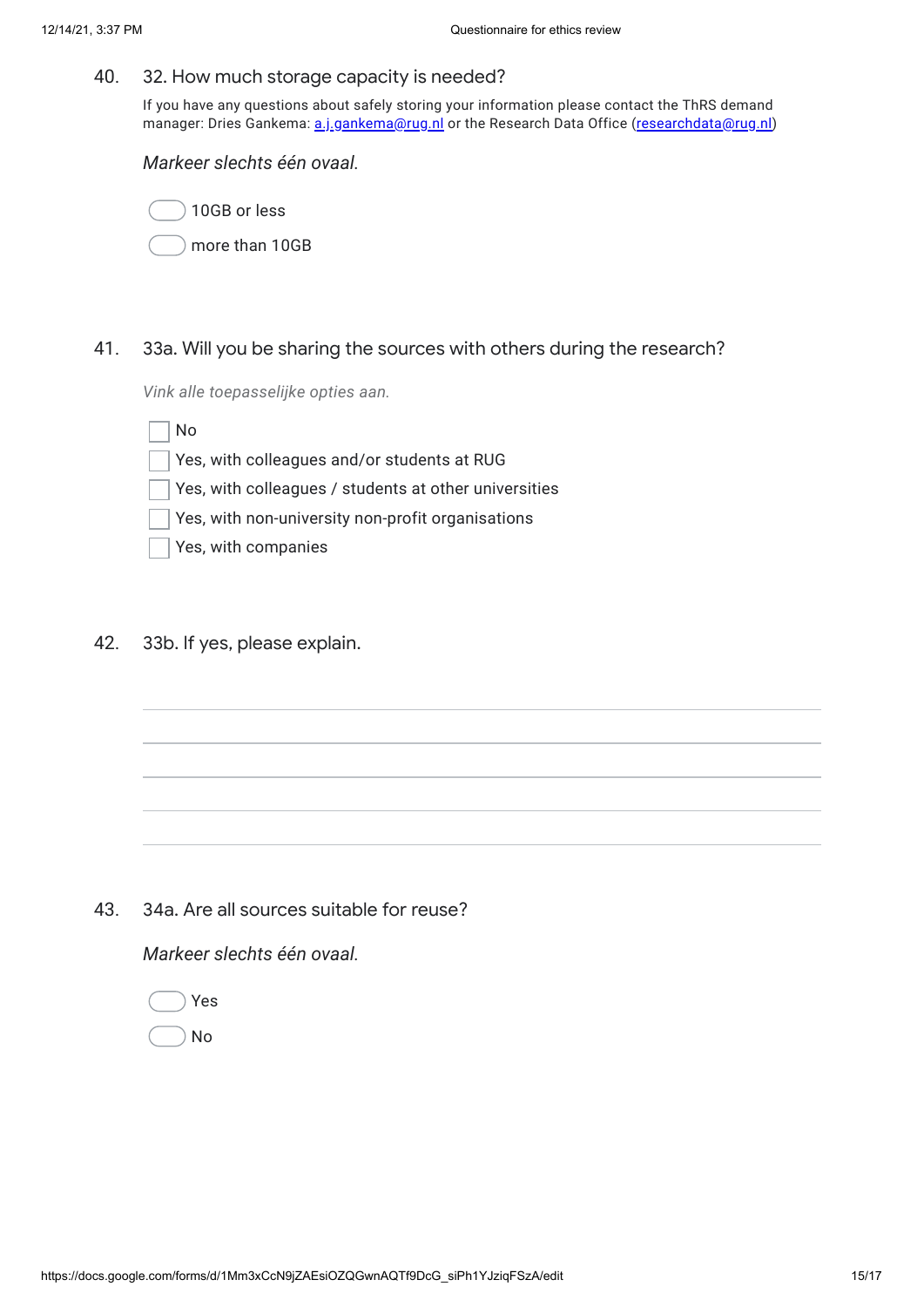#### 44. 34b. If no, please explain.

Are there any (legal, IP, privacy related, security related) reasons to restrict access to the sources once made publicly available, to limit which sources will be made publicly available, or to not make part of the sources publicly available?



### End

45. Thank you for registering your research. Please select who should review your proposal. \*

For more information on who should review your proposal when, please see the webpage of the Ethics Committee: [https://www.rug.nl/research/centre-for-religious-studies/research-ethics-committee?](https://www.google.com/url?q=https://www.rug.nl/research/centre-for-religious-studies/research-ethics-committee?lang%3Den&sa=D&source=editors&ust=1639496228653000&usg=AOvVaw1-rZZJqk66cyLq99K6DHvg) lang=en

*Markeer slechts één ovaal.*



No one, I am not collecting data

The ethics committee

46. Looking back at your answers, would you consider your proposal 'high risk'? \*

*Markeer slechts één ovaal.*

Yes

No

Maybe

Please click send, to submit your proposal. You will receive a confirmation in your email. If you have any questions or concerns, please contact the ethics committee: ethicscommittee.ggw@rug.nl.

Deze content is niet gemaakt of goedgekeurd door Google.